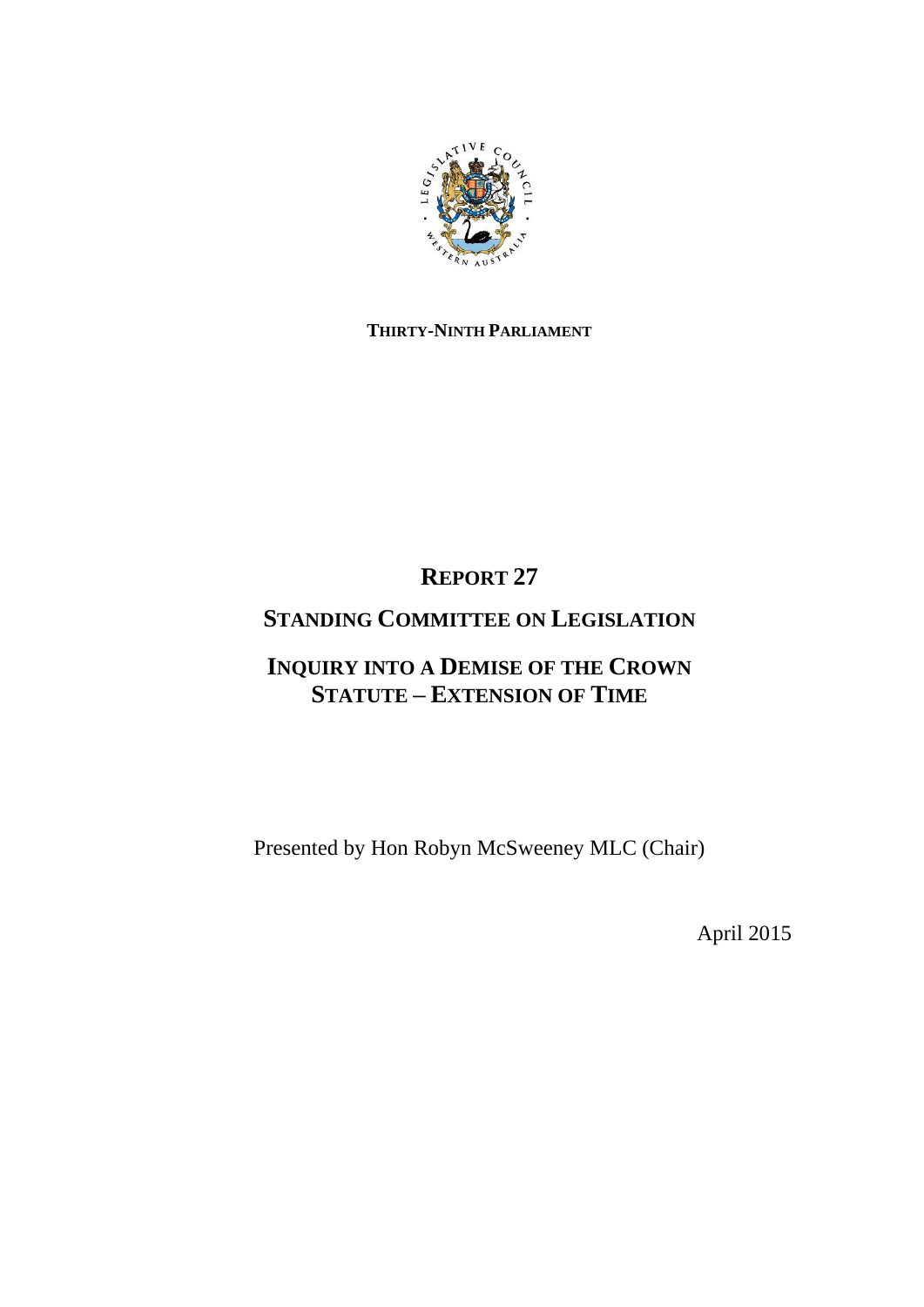## **STANDING COMMITTEE ON LEGISLATION**

### **Date first appointed:**

### **17 August 2005**

#### **Terms of Reference:**

The following is an extract from Schedule 1 of the Legislative Council Standing Orders:

### "**4. Legislation Committee**

- 4.1 A *Legislation Committee* is established.
- 4.2 The Committee consists of 5 Members.
- 4.3 The functions of the Committee are to consider and report on any Bill referred by the Council.
- 4.4 Unless otherwise ordered, any amendment recommended by the Committee must be consistent with the policy of a Bill."

#### **Members as at the time of this inquiry:**

| Hon Robyn McSweeney MLC (Chair)                                                                 | Hon Sally Talbot MLC (Deputy Chair)   |
|-------------------------------------------------------------------------------------------------|---------------------------------------|
| Hon Donna Faragher MLC                                                                          | Hon Dave Grills MLC                   |
| Hon Lynn MacLaren MLC                                                                           |                                       |
| Staff as at the time of this inquiry:                                                           |                                       |
| Suzanne Veletta (Advisory Officer (Legal))                                                      | Filomena Piffaretti (Committee Clerk) |
| <b>Address:</b>                                                                                 |                                       |
| Parliament House, Perth WA 6000, Telephone (08) 9222 7222<br>$l_{\rm CO}$ @narliament wa qov au |                                       |

lcco@parliament.wa.gov.au Website: http://www.parliament.wa.gov.au **ISBN [978-1-925149-20-3](https://www.myidentifiers.com.au/myaccount_manageisbns_titlereg?isbn=978-1-925149-20-3&icon_type=new)**